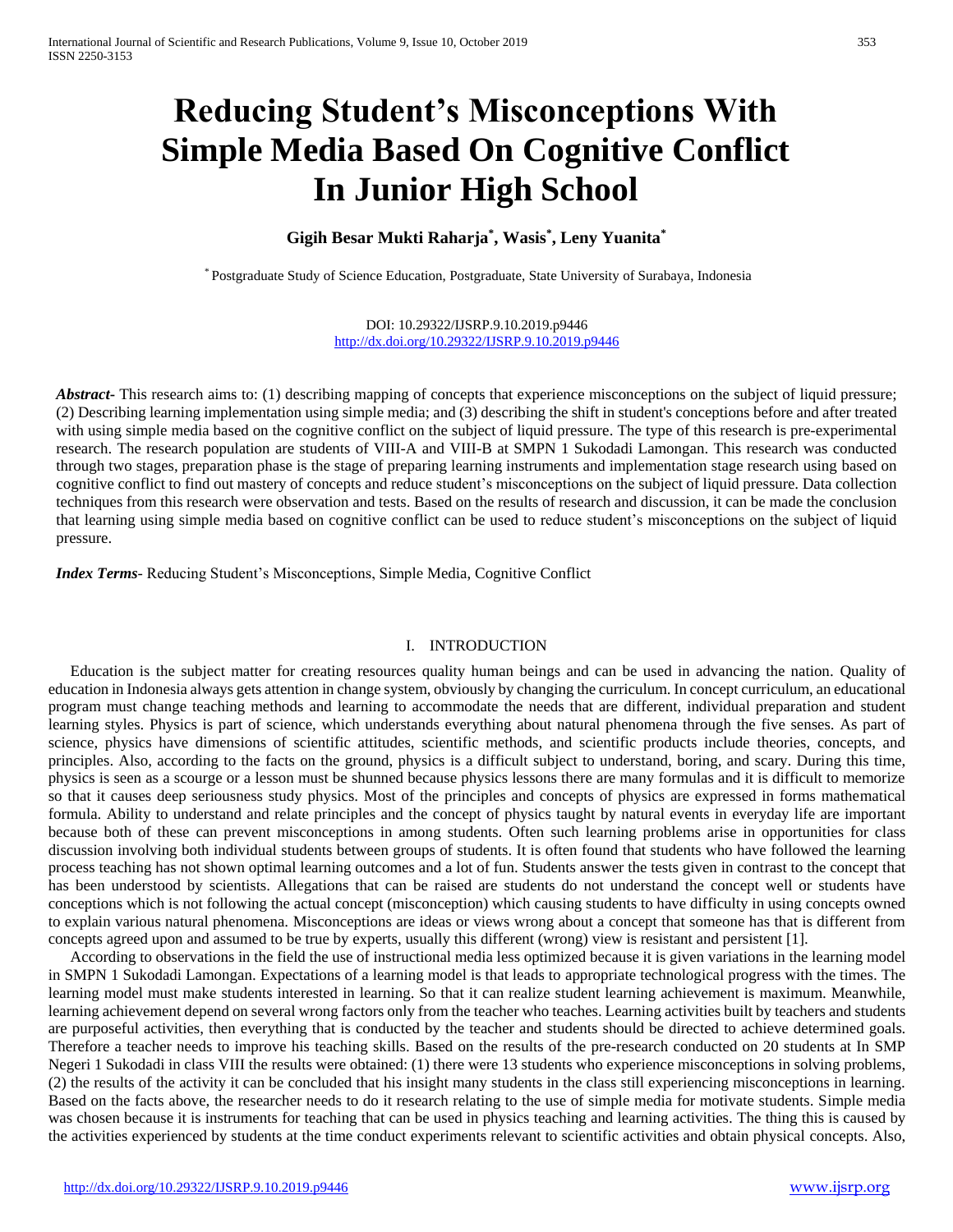students will be trained to make decisions in choices that are quite difficult, identify arguments logical and illogical and also identifies information.

Misconception is an inaccurate state of understanding for certain concepts, the use of wrong concepts and hierarchical relationship's concepts that are not true [2]. Misconception more than a mistake of fact in memory. Misconceptions are often replaced as alternative concepts that are students. Also, misconceptions were replaced as own understanding or cognitive error that is different from a theory which is actually. The cause of misconception, namely the initial understanding that student-owned, student language or mindset, concept difficulties and mistakes teacher in conveying concepts [3]. Student learning difficulties lead to low student mastery of concepts [4]. Mastery of physics concepts the low causes the low quality of physics education. Two factors who play a role in student learning problems are preconceptions and misconception. Student's preconceptions are obtained before students get a correct concept about a certain topic in physics learning from the teacher class. If student's preconceptions about a topic in learning physics following the correct concept of physics, then it will not cause problems. The opposite can happen, that is when student's preconceptions do not match the correct concepts of physics. A situation like this is often known as a misconception. Student misconceptions arise will constantly disrupt the formation of scientific conceptions and resulting in learning problems that can affect student learning achievements. Teachers must care about student's preconceptions and misconceptions, due to these two factors these are important factors for improving student learning achievement [5]. Student misconceptions can be prevented through the physics learning process good and right.

Based on the background above, so the writer is motivated to conduct research about reducing student's misconceptions with simple media based on cognitive conflict in senior high school.

# II. EXPERIMENTAL METHOD

# *2.1 General Background of Research*

The main purpose of this research to describing mapping of concepts that experience misconceptions on the subject of liquid pressure, describing learning implementation using simple media, and describing the shift in student's conceptions before and after treated with using simple media based on the cognitive conflict on the subject of liquid pressure. This research was conducted in students at SMP Negeri 1 Sukodadi Lamongan academic year 2018/2019.

# *2.2 Sample of Research*

The sample in this research was 40 students of class VIII-A and VIII-B at SMP Negeri 1 Sukodadi Lamongan academic year 2018/2019.

## *2.3 Instrument and Procedures*

This research was conducted through two stages, preparation phase is the stage of preparing learning instruments and implementation stage research using based on cognitive conflict to find out mastery of concepts and reduce student's misconceptions on the subject of liquid pressure.

### *2.4 Data Analysis*

### a. Observation

Observation is used to determine implementation of the lesson plan and student activities during learning activities with cognitive conflict approach take place. Observers directly observe learning activities up close so that all activities that take place can be observed. This observation was carried out by two independent observers namely science teacher and independent observer who others.

b. Test

This test is a technique used to obtain data quantitative form of student test scores. The test in this study consisted of pretest and posttest. A pretest is used to know the concept beginning (preconceptions) of students to the subject of liquid pressure given before learning activities with cognitive conflict approach. Posttest was used to find out the students' final concept of the pressure material on liquid and to find out the student's concept shift from not knowing concepts and misconceptions become know concepts

c. Conception analysis

The method used to identify misconceptions is CRI (Certainty of Response Index) method. CRI (Certainty Of Response Method) Index) is a technique for measuring someone's misconceptions in a way measure the level of confidence or certainty someone in answering each question given. Besides being used to identify misconceptions, CRI can also distinguish between students who know the concept, do not know the concept and misconceptions. The scale used in CRI ranges from 0-5 i.e. 0 = guessed answer (just guessing),  $1 =$  almost guess (almost guessing),  $2 =$  not sure,  $3 =$  sure,  $4 =$  almost certain, and  $5 =$  certain (certainly true) [6]. The results of the analysis with CRI are used to distinguish students who know concepts, don't know concepts, and misconceptions. CRI interpretation matrix results can be seen in Table 1.

| <b>Table 1.</b> Recapitulation of Observation Results |                                     |                              |
|-------------------------------------------------------|-------------------------------------|------------------------------|
| <b>Response Quality Scale</b>                         | <b>Answers to Concept Questions</b> |                              |
| (CRI)                                                 | Correct                             | <b>Incorrect</b>             |
| Less than $2.5$ (Low)                                 | Respondents do not know concept     | Don't understand the concept |
| More than equal to $2.5$ (High)                       | Experiencing misconception          | Understand concepts so well  |

Identification of misconceptions by individually and in groups. Identification of individual misconceptions is done by counting the percentage of students experiencing misconceptions. Calculation of the percentage obtained from: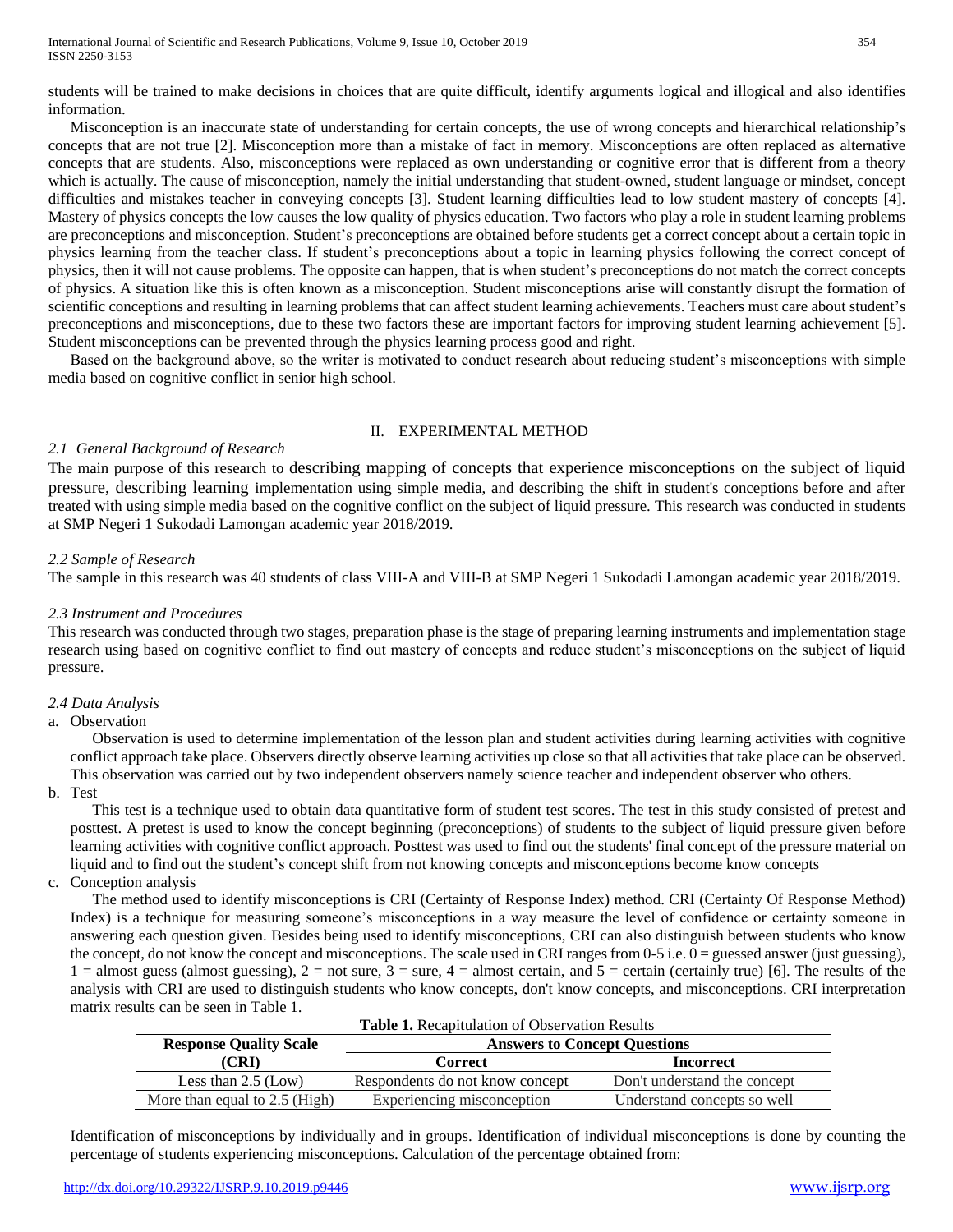$$
\% misconceptions = \frac{the\ number\ of\ students\ experience\ min\ seconds}{t\ \text{with\ total\ number\ of\ students}} \times 100^{\circ}
$$

$$
\frac{1}{2}
$$

Identification of misconceptions as a group is done to establish the most misconception concept. Identification based on the average CRI index of students who answered correctly (CRIB) and average CRI index of students who answered incorrectly (CRIS), and Fb (fraction of students who answered correctly). CRIB, CRIS, and Fb calculations use the formula:

 $CRIB = \frac{the\ total\ number\ of\ student's\ CRI\ who\ answered\ correctly}{the\ number\ of\ total\ network\ proposed\ currently}$ the number of students who answered correctly  $CRIS =$ the total number of student's CRI who answered incorrectly the number of students who answered incorrectly  $Fb = \frac{the total number of student's CRI who answered correctly}{the number of students.}$ 

the number of students

Misconception occurs if the value of CRIS  $(2.5 \leq CRIS \leq 5)$  and misconception is said to have high intensity if the CRIS and Fb values are small.

d. Analysis of Learning Achievement Observation Results

Observation sheet of the implementation of lesson plans with cognitive conflict is used by observers to observe the implementation of the lesson plan during teaching and learning activities is taking place. The Implementation sheet of lesson plans contains the steps that are the teacher must do, the score the observer must give according to instructions existing assessments and supplemented by observer suggestions. Percentage of compatibility this observation sheet is tested using the following formula:

$$
percentage\ of\ agreements = \Big(1-\frac{A-B}{A+B}\Big)x100\%
$$

Information:

 $A =$  number of frequency aspects of behavior observed by the observer which gives a high frequency

B = number of frequency aspects of behavior observed by the observer others that provide low frequencies.

The category of a good instrument is an instrument has a value of  $R \ge 0.75$  or  $\ge 75\%$  [7].

e. Data Analysis for Calculating Validity

To find out how far each item can measure the effect of learning, sensitivity needs to be sought. The sensitivity of the item is calculated by formula [8] as follows

$$
sensitivity = \frac{Ra - Rb}{T}
$$

Information :

 $Ra =$  Number of students who answered correctly on the test post

Rb = Number of students who answered correctly on the pre-test

 $T =$  Number of students taking the test

The item is said to be good if the sensitivity is between 0 and 1, criteria which is used to state that the items are sensitive to learning if  $S \ge 0.30$ .

f. Conception Shift Analysis (Reduction of Misconception)

The pattern of shifting student's misconceptions (reduction of misconceptions) was analyzed based on student answers that are equipped with a certainty level of Confidence of Response Index (CRI) on pretest and posttest.

### III. RESULT AND DISCUSSION

# *3.1 Learning Instrumen Validation*

Learning instrument thats developed are Learning Implementation Plan (RPP), Student Activity Sheet (LKS), and Misconception Identification Test Misconception. Learning instruments was validated by two validators and revised. Next will be described the results of the validation of each instruments which was developed.

a. Learning Implementation Plan (RPP)

Learning Implementation Plan (RPP) is used as a guide in the implementation of learning activities in classes that contain scenarios delivery of material. Learning Implementation Plan (RPP) which developed by researchers as much as 1 RPP; namely the first meeting about liquid pressure and hydrostatic pressure; the second meeting about the Law Archimedes. The developed lesson plans have followed the stages in approach to cognitive conflict strategies. Based on the results of the validation conducted by two validators seen from the aspect of format, content, and language, the format aspect is obtained to get a score of 4.00 with a very valid category, the content aspect gets a score of 3.80 with the category very valid, and the language aspect gets a score of 3.70 with the very category valid. The lesson plans developed by researchers are very valid and can be categorized used for testing I. The lowest score is obtained in the language aspect. In the preparation of RPP must use good language so that it can used in learning activities. The lesson plan must be arranged systematically so that learning takes place in an interactive, inspiring, fun, challenging, motivate students to participate actively, as well as provide a space enough for initiative, creativity and independence according to talent, interests and physical and psychological development of students [8]. Researchers revised the RPP according to the suggestions of the validator so it is hoped that these lesson plans can be effective and help researchers in learning activities.

# b. Student Activity Sheet (LKS)

Other learning instruments developed by researchers is Student Activity Sheet (LKS). LKS has an important role in activities learning is as a support that can optimize student's learning achievements and help students to discover science concepts by themselves for their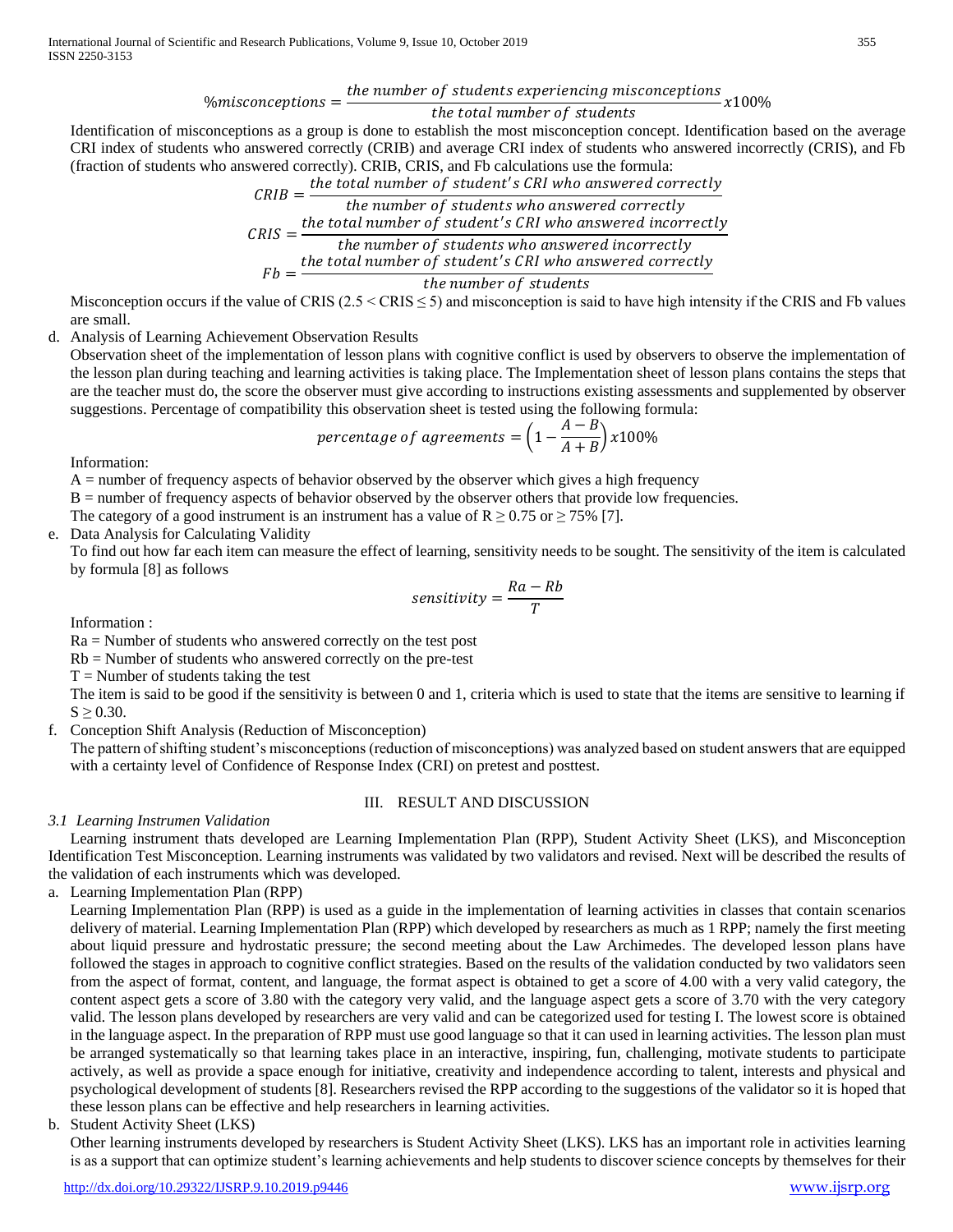own activities through observation and investigation. LKS got it to train student's creativity in finding problems, problems solving, and formulate concepts that are built on their own experience. LKS which was developed as many as 2 worksheets according to the learning implementation plan. Viewed from the aspect of students, according to level Piaget's cognitive development is in the formal operational stage, students able to think abstractly, can solve problems and be able to compile hypothesis and make methods of things that are abstract [9]. Based on the results of the analysis of the validation scores Student Activity Sheets (LKS) from two validators obtained: the average score for the format aspect 3.88 with the category is very valid, the language aspect is 3.5 with a valid category, and the content aspect is 3.79 with a very valid category. Student Activity Sheet (LKS) developed researchers can be used in the first trial with several revisions.

# c. Misconception Identification Test

Misconception identification test was intended to map out the concepts that experienced misconceptions, amounting to 10 multiple choice questions with reasoned answers. This misconception perception identification test is completed with CRI (Certainty of Response Index) confidence level and coding argumentation [10]. Misconception identification test is given to students before learning activities with cognitive conflict strategies (pretest) for mapping concepts that experience misconceptions on the subject of liquid pressure. Besides this test is also given to students after learning activities take place to find out effectiveness the strategies applied to students can reduce the concepts experienced misconception on the principle of liquid pressure. Based on the results of the validation of the misconception identification test conducted by two validators in terms of content and language, an average was obtained content aspect validation is 3.55 with 95.71% compatibility, aspect language obtained an average of 3.6 with a matching percentage of 94.29%, meaning the test it can be categorized as valid and can be used to find out student's misconceptions on the subject of liquid pressure. Suggestions from validators namely, the use of language must be considered so that the problem is easy understood by students and the suitability of indicators with compiled questions.

### *3.2 Trial Results*

Learning instruments developed and validated by experts then used it later in trials.

# a. The implementation of Learning Implementation Plan (RPP)

RPP is observed by two observers by using the Observation Sheet. The observed activities consist of introduction, core activities, and closing. In the preliminary activity, which is preparing students to join the activity learning, uncovering students' initial concepts by presenting phenomena or the questions. As stated by Piaget that someone integrate perceptions, concepts, or new experiences into patterns or the scheme that was already in his mind [11]. It means students already have preliminary knowledge before entering class. At the core activities of students work in groups to solve problems and find themselves scientific concepts through experimental activities. This is consistent with learning theory the findings put forward by Bruner. In the closing activity the students work together to make conclusions and reflections from the learning activities as well refine initial concepts (preconceptions) that are not in accordance with the concepts scientific and provide feedback on the process and learning achievements. The observations show that learning instruments are developed can be run consistently by the teacher. Carrying out their duties a teacher must mastering the material being taught and the methods used in learning [12]. Analysis of the results of observations of the implementation of the plan implementation of learning. Average teacher's ability to implement learning activities with cognitive conflict which include good categories preliminary aspects, core activities, and closing. These results indicate the teacher has carry out preliminary activities and core activities well containing about the phases of cognitive conflict in accordance with the steps of RPP that has been developed. According to Borich, a good instrument category is an instrument that has matching percentage  $\geq 0.75$  or  $\geq 75\%$ . Percentage calculation results compatibility all aspects of learning obtained an average percentage match of 95.5%, meaning that this instrument is in good category and can be used in learning.

### b. Misconceptions Identification Test Results

<http://dx.doi.org/10.29322/IJSRP.9.10.2019.p9446> [www.ijsrp.org](http://ijsrp.org/) The concepts of science taught at school are not always acceptable by students as a whole as expected. Each student constructs the concept itself is in accordance with the initial concept or the initial knowledge available in the cognitive structure. This causes differences in understanding concepts by students and grouped into students who know the concepts, not knowing the concept, and misconception. Misconceptions experienced by students are identified individually and groups using CRI's level of confidence. Identification of individual misconceptions aims to determine the percentage misconceptions experienced by students on each concept. Misconception identification as a group aims to find out which concepts experiencing the highest misconception. Group analysis is based on the average CRI of students who answered right (CRIB) and the average of CRI of students who answered wrong answer (CRIS) as well as the right fraction (Fb), ie the number of students who answer right. The misconception identification test consists of 10 multiple choice questions equipped with a level of CRI confidence and open reason. But there are some students who don't write down the reason for various reasons, for example just guessing answers or writing reasons that are not relevant to the answers the selected. Based on the analysis results obtained that there are several concepts on the subject of pressure on liquids that are not suitable. These concepts that don't fit are called misconceptions. Misconceptions are wrong ideas or views about the concept that someone has that is different from the concept that agreed and considered true by experts. Students are categorized as misconceptions when answering questions wrong with a high level of CRI confidence > 2.5 based on CRI interpretation. From the results of the analysis obtained an average of students who experience misconceptions write a CRI confidence level of 3 to 5. It can be seen that there are variations in misconceptions in each of 5 indicator. Misconception analysis is carried out individually and in groups each item with CRI interpretation. The biggest percentage of misconception is in questions number 2, 4, 5, 6, and 8 each by 40%, the indicator explains the concept of pressure liquid substances, analyze the pressure of a liquid at a certain depth, applying the pressure of liquid in daily life, explains Archimedes's law and analyze the application of Archimedes's law to floating objects. The average student answers incorrectly with a confidence level of CRI> 2.5, ie ranging from 3-5. The smallest percentage of misconception is in problem number 1 and 3 that is 20%, which explains the concept of liquid pressure, analyzes liquid pressure at a certain depth. All the questions tested experience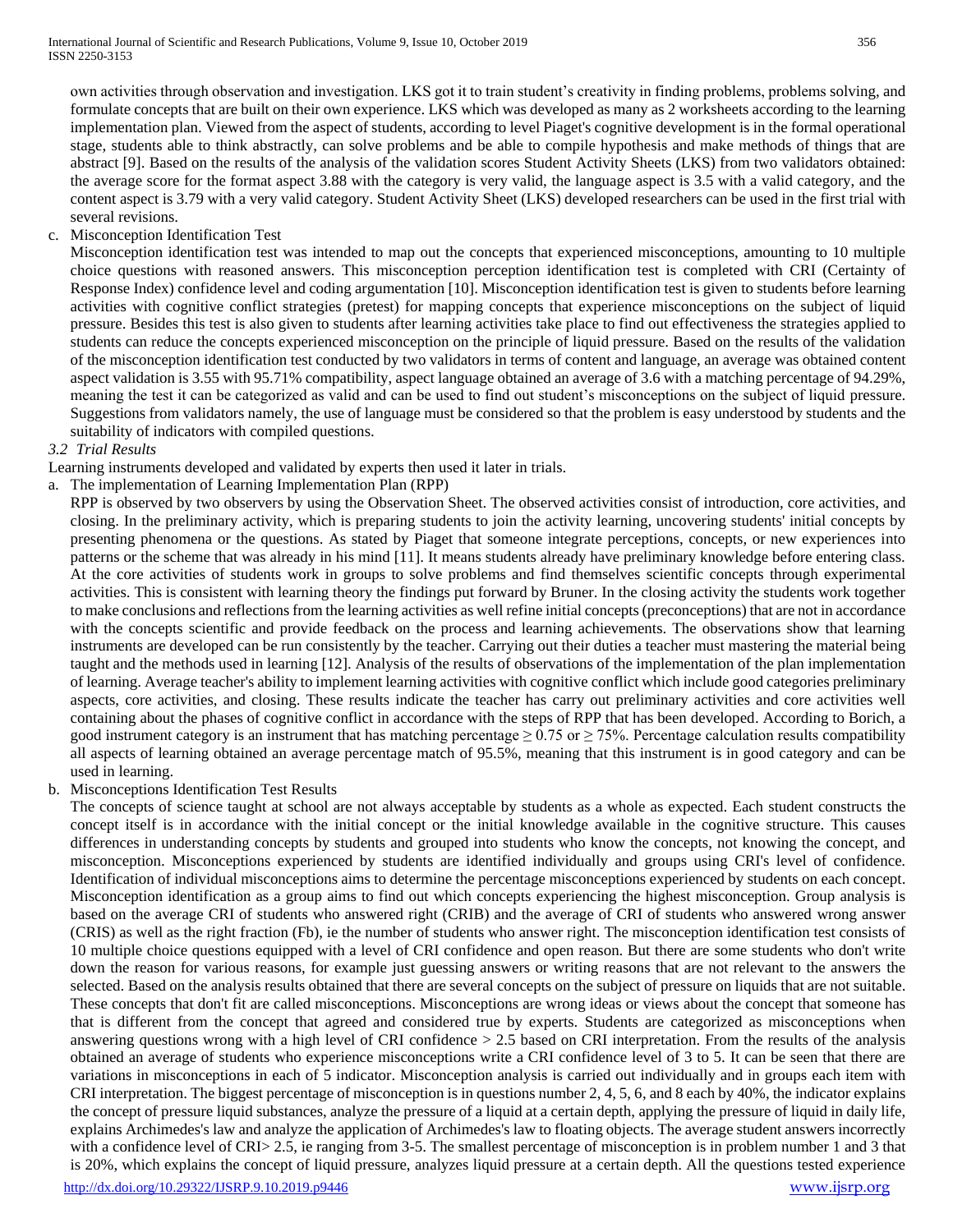misconception. Of the 10 MCQs tested there were no yams not experiencing misconceptions. The biggest percentage of misconception is in questions number 1, 2, 3, and 8 each of them at 35%, which is an indicator explaining the concept of substance liquid pressure, analyze liquid pressure at a certain depth, analyze the application of Archimedes's law to floating objects. Average student answer incorrectly with a confidence level of CRI> 2.5, which ranges from 3-5. The smallest percentage of misconception is in questions number 4 and 5 that is equal to 20% ie analyzing the pressure of the liquid at a certain depth, applying liquid pressure in everyday life. All questions tested experiencing misconception. Of the 10 multiple choice questions tested no found a matter that does not experience misconceptions. Besides individually, identification of misconceptions is also analyzed individually group. Analysis in groups is based on the average CRI of students who are correct answer (CRIB) and the average CRI of students who answer incorrectly (CRIS) and the true fraction (Fb), i.e. the number of students who answered correctly. If average CRIS values are close to or equal to 2.5 and the true fraction is low (< 0.5), then the CRIS can be classified as high CRI because of the proportion of students who answers greater wrong. Conversely, if the CRIS is a fraction rightly high  $(> 0.5)$ , then the CRI can be classified as low CRI the proportion of students who answered correctly is greater. Based on data analysis shows that the CRIS value is in the range of  $2.5 \leq$ CRIS  $\leq$  5, that is most students in answering questions experience misconceptions. Based on the results of the analysis shows that there are differences in student's initial level of knowledge. The cognitive structure of children is formed based on experience and interaction with the environment. Students are not a tabularasa or blank paper clean, which in the learning process will be written by the teacher or lecturer they. Students, before following the formal learning process at school, apparently already carrying certain concepts that they developed through previous life experiences. The concept that they brought can be suitable with scientific concepts but also can not be in accordance with scientific concepts. The final misconception identification test is carried out after the learning activities with cognitive conflict approaches takes place. Based on the results data analysis, it was found that the percentage of students who experienced individual misconceptions smaller than the percentage of students who know the concept. This matter indicated by an average CRI> 2.5. But there are still students who don't know the concept after learning with the cognitive conflict approach. There are students who initially experienced a misconception, but after learning remained experiencing a misconception. Students experience confusion with concepts that have been trusted so far, but do not yet fully believe in new concepts it forms correctly [13]. The student is in the accommodation phase new knowledge to turn wrong concepts into new ones in accordance with scientific concepts. Based on constructivism theory which explains that student knowledge is fickle and misconception is the process of changing concepts that have not been completed. The results of the analysis of group misconception identification data show CRIB values are higher than CRIS and Fb values> 0.5. This matter shows that after learning activities with cognitive conflict most students answered correctly and some students still answered is wrong.

### *3.3 Decreased Misconception (Reduction of Misconception)*

Decreased misconception in students can be observed by comparing the percentage of students who experience misconceptions on the initial test (pretest) with the percentage of students who experience misconceptions on the final test (posttest). Based on the data, obtained that there was a decrease in student misconceptions in almost all concepts on the subject liquid pressure after learning with cognitive conflict. Decrease student misconceptions can be due to learning using cognitive conflict causing internal and intensive processes in students. Cognitive conflict in the students brain will then produce changes in the concept network in the student's brain or changes in cognitive structure [14]. According to Posner, the concept changes in students through two stages, namely assimilation and accommodation. After learning with cognitive conflict still found students who continue to experience misconceptions or there is no shift in the concept of the problem numbers 2, 5, 6, 8 and 10. This is possible because of the strength of the misconception inherent in students. Usually the views are different (wrong) is resistant and persistent. Causes of resistance a misconception because everyone builds knowledge exactly with his experience. Once we have built up knowledge, it is not easy to let you know that it is wrong by just letting you know to change the misconception. A number of misconceptions are very resistance, although efforts have been made to deny it by reasoning logical by showing the difference from observations actually, obtained from specially designed demonstrations and experiments for that purpose. The results of the reduction of misconceptions analyzed by CRI show a decrease in misconceptions experienced by students after learning with cognitive conflict approach. The results of data analysis on the pretest and posttest when in the class of VIII-A can the following results were obtained in the pretest for questions 1 and 3 found there were 4 students who experienced misconceptions, in questions no. 2, 4, 5, 6 and 8 were found 8 students who experience misconceptions, in questions no. 7 and 10 found 6 students who experienced misconceptions and in question No. 9 found 5 students who experiencing misconception. The results of data analysis can be obtained in the posttest for questions no. 1, 2, 3, 4, 5, 6, and 10 not found students who experience misconceptions, in questions no. 7, 8, and 9 were found 1 student who experienced misconceptions. From the results of the pretest and posttest above can be concluded that there is a decrease in students' misconceptions. This is shown when class of VIII-B do pretest for questions no. 1, 2 and 6 found there are 7 students who experience misconceptions, in question no. 3 found 4 students who experience misconceptions, in questions no. 4,5,7 and 8 found 6 students who experienced misconceptions and in question No. 10 found 5 students who experiencing misconception. The results of data analysis following results can be obtained in the posttest for questions no. 1, 3, 4, 7 and 9 not found students who experienced misconceptions, in question no. 2 was found 1 students who experience misconceptions, in problem number 5 find 3 students who experiencing misconceptions and in questions no. 6 and 8 found 2 students who experiencing misconception. The results of the reduction of misconceptions analyzed by the CRI show a decrease in misconceptions experienced by students after learning with cognitive conflict approach. Finally students understand the concept after it is given learning after the pretest. This is indicated by a decrease in the number students who experience misconceptions. The results of data analysis on the pretest and posttest in class of VIII-A can the following results were found in the pretest for questions 1 and 3 found there were 4 students who experienced misconceptions, in questions no. 2, 4, 5, 6 and 8 were found 8 students who experience misconceptions, in questions no. 7 and 10 found 6 students who experienced misconceptions and in question No. 9 found 5 students who experiencing misconception. The results of data analysis can be obtained in the posttest for questions no. 1, 2, 3, 4, 5, 6, and 10 not found students who experience misconceptions, in questions no. 7, 8, and 9 were found 1 student who experienced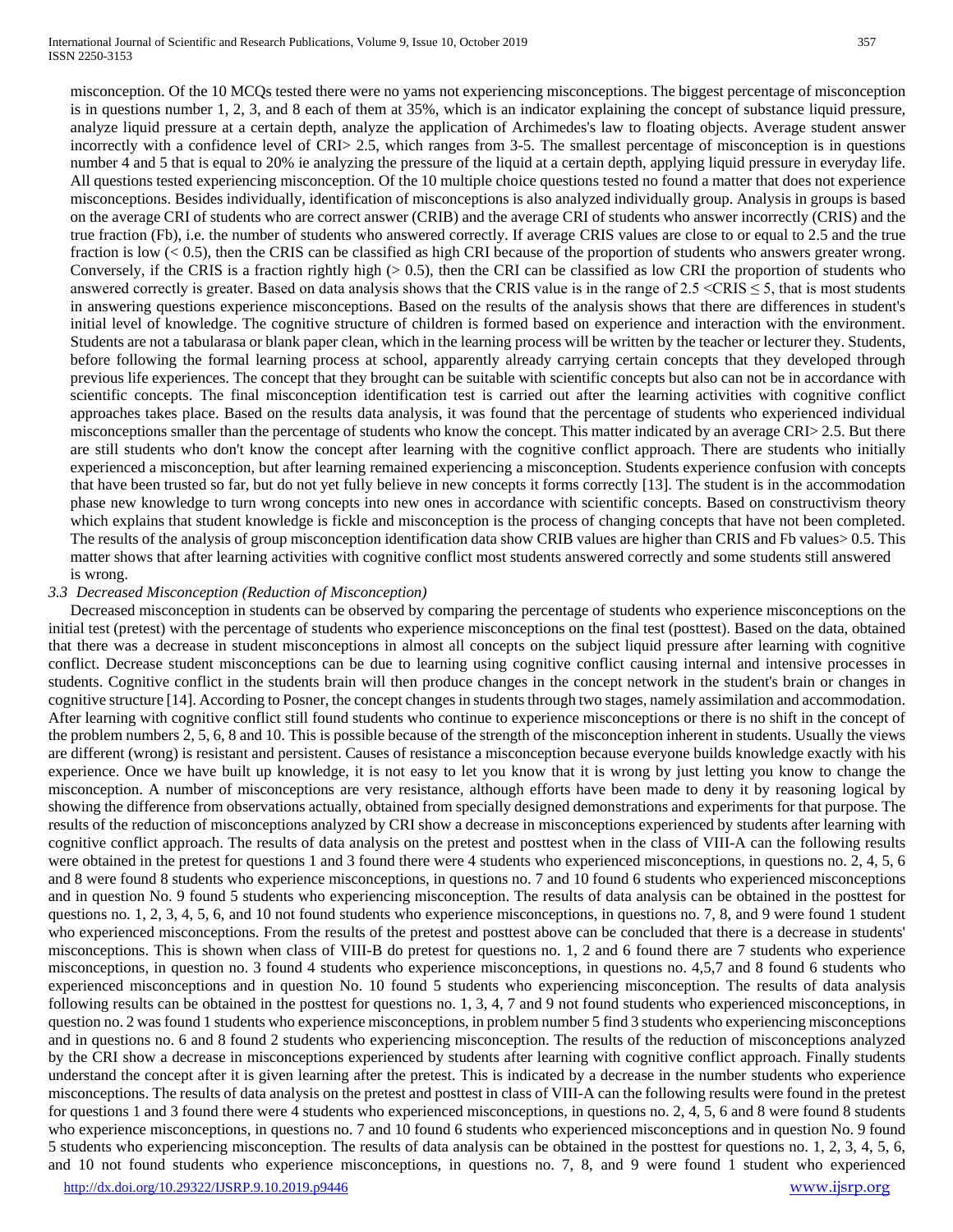International Journal of Scientific and Research Publications, Volume 9, Issue 10, October 2019 358 ISSN 2250-3153

misconceptions. From the results of the pretest and the posttest above can be concluded that there is a decrease in student's misconceptions. This is shown in class of VIII-B the following results can be obtained in the pretest for questions no. 1, 2 and 6 found there are 7 students who experience misconceptions, in question no. 3 found 4 students who experience misconceptions, in questions no. 4,5,7 and 8 found 6 students who experienced misconceptions and in question No. 10 found 5 students who experiencing misconception. The results of data analysis in the posttest for questions no. 1, 3, 4, 7 and 9 not found students who experienced misconceptions, in question no. 2 was found 1 student who experience misconceptions, in problem number 5 find 3 students who experiencing misconceptions and in questions no. 6 and 8 found 2 students who experiencing misconception.

#### IV. CONCLUSION

Based on the results of research and discussion, the following findings were obtained: (1) According to the results of the pretest, misconceptions experienced by students occur in almost all aspects on the subject of liquid pressure. (2) The implementation of learning with cognitive conflict can be implemented well by the teacher, observed by different observers in each the meeting and the teacher master every aspect of observation even though it still exists deficiency. (3) There is a change in concept in students who experience misconceptions changed the understanding of the concept to the condition of knowing the concept through cognitive conflict even though it doesn't change completely. (4) After learning with cognitive conflict a decrease in misconceptions occurs or reduction of misconceptions in students observed based on the results of the pretest and posttest. In the class of VIII-A can be obtained the results as follows in the posttest for questions no. 1, 2, 3, 4, 5, 6, and 10 no found students who experience misconceptions, in questions no. 7, 8, and 9 found 1 student who experienced a misconception. In the class of VIII-B posttest for questions no. 1, 3, 4, 7 and 9 were not found students who experience misconceptions, in question no 2 found 1 student who experiencing misconceptions, in the question no. 5 find 3 students who have experienced misconceptions and in questions 6 and 8 found 2 students who experienced misconception. Students who are still experiencing misconceptions are suspected caused by students not concentrating on learning. (5) Obstacles or obstacles found during the study are: (a) When the teacher does the illustration stage as a stage of conflict cognitive, students are shy in expressing their opinions. If this continues so learning cannot work with so that the solution given is giving other questions as assistance when answering the illustrations that have been was given. (b) The scientific method is needed when practicum. The practice is one form of activity that can help students to understand the concepts learned. (c) Another obstacle is found when practicing student activities crowded. The solution provided is before the practicum activities of researchers with students make the rules agreed during the activity the practicum takes place. It can be made the conclusion that learning using simple media based on cognitive conflict can be used to reduce student's misconceptions on the subject of liquid pressure.

#### ACKNOWLEDGMENT

Authors wishing to acknowledge assistance or encouragement from supervisor, colleagues and Acknowledgments section immediately following the last numbered section of the paper.

#### **REFERENCES**

- [1] Ibrahim M 2010 *Seri Pembelajaran Inovatif Konsep, Miskonsepsi Dan Cara Pembelajarannya* Surabaya: Unesa University Press
- [2] Suparno P 2008 Metode Eksperimen Bebas Untuk Meningkatkan Pengertian Dan Menghilangkan Miskonsepsi Mahasiswa Tentang Konsep Termodinamika *Jurnal widya dharma* Vol 19 No 1
- [3] Pathare & Pradhan 2010 *Student's Misconceptions About Heat Transfer Mechanisms And Elementary Kinetic Theory* Iopscience
- [4] Trumper R 1990 Being Conctructive: An Alternatif Approach To The Teaching Of Energy Concept *International Journal Of Science Education* Vol 12 No 4 Pp 343- 354
- [5] Dilber R & Duzgun B 2007 An Investigation Of Effectiveness Of Conceptual Change Text-Oriented Instruction On Student's Understanding Of Brigthness Concepts *Journal Of Science Education - Proquest Education Journals* Vol 8 No 1 2007 Pp 46-52
- [6] Hasan Bagayokon & Kelley 1999) M*isconception And The Certainty Of Response Index (CRI)*
- [7] Borich G D 1994 Observation Skill for Effective Teaching New York: Mac Millian Publishing Company
- [8] Permendiknas No 41 Tahun 2007 tentang Standar Proses Untuk Satuan Pendidikan Dasar dan Menengah
- [9] Piaget J 1988 *Antara Tindakan Dan Pikiran* disunting oleh Agus Cremers Jakarta: PT. Gramedia
- [10] Hasan S D Bagayako D & Kelley E L 1999 Misconceptions and the Certainty of Response Index (CRI) *Physics Education* 34 (5) 294-299
- [11] Suparno P 1997 *Filsafat Konstruktivisme Dalam Pendidikan* Yogyakarta: Kanisius
- [12] Djamarah & Zain 1996 Strategi Belajar Mengajar Jakarta : PT Rineka Cipta
- [13] Effendy O U 2002 Ilmu Komunikasi Teori Dan Praktek Bandung: PT Remaja Rosdakarya
- [14] Berg V D 1991 *"Miskonsepsi Fisika dan Remediasi*. Sebuah Pengantar Berdasarkan Lokakarya di Universitas Kristen Satya Wacana Salatiga: Universitas Kristen Satya Wacana